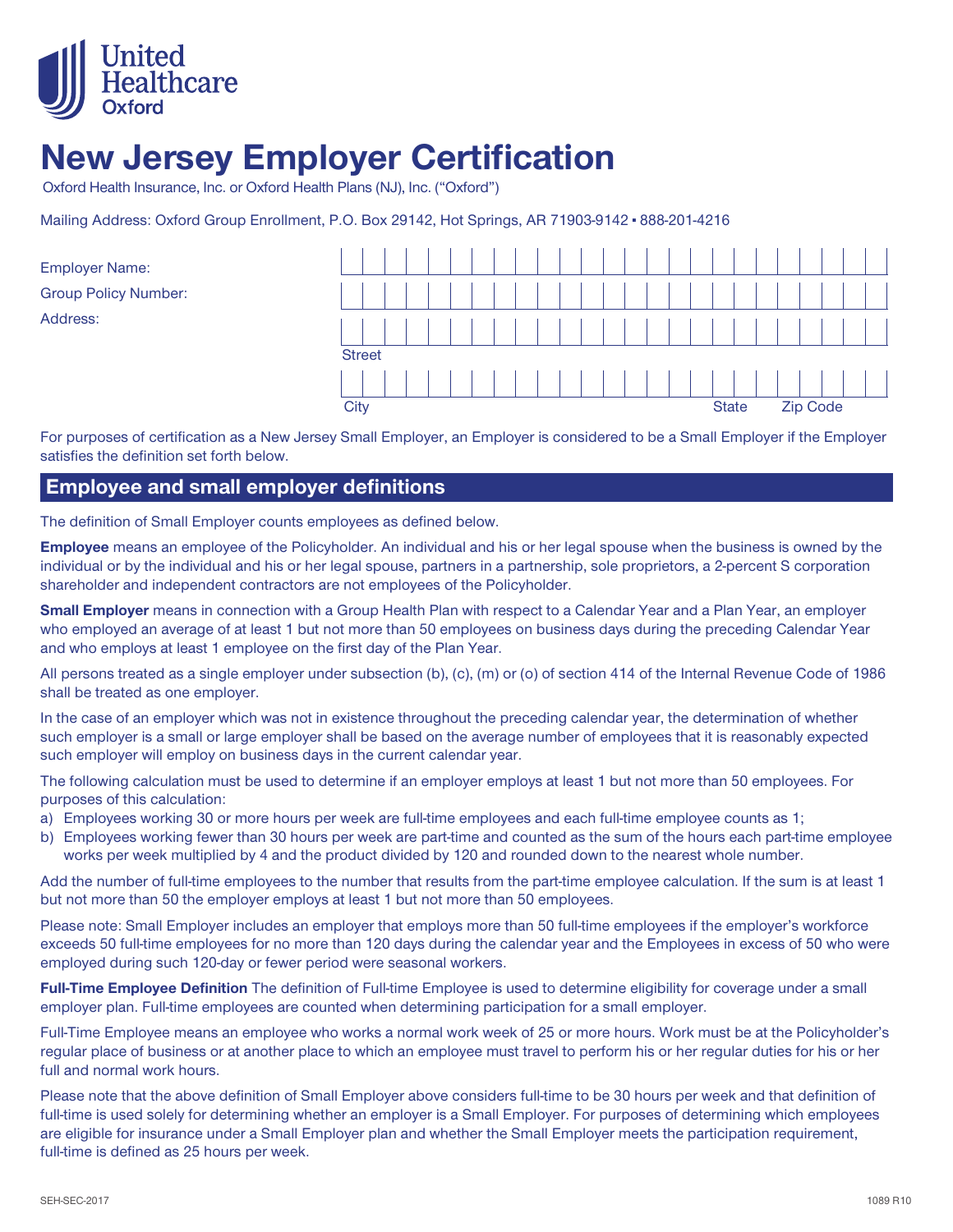# **Employee and small employer definitions (continued)**

Please indicate below the number of employees by work location/State. Refer to the definition of "employee" on page 1. All employees must be included, regardless of whether or not they currently have medical coverage and through whom that coverage is provided.

|                               | Number of employees or former employees |           |                                     |              |  |  |  |  |  |  |  |  |
|-------------------------------|-----------------------------------------|-----------|-------------------------------------|--------------|--|--|--|--|--|--|--|--|
| Work Location (list by State) | <b>Full-Time</b>                        | Part-Time | <b>COBRA or State</b><br>Continuees | <b>Other</b> |  |  |  |  |  |  |  |  |
|                               |                                         |           |                                     |              |  |  |  |  |  |  |  |  |
|                               |                                         |           |                                     |              |  |  |  |  |  |  |  |  |
|                               |                                         |           |                                     |              |  |  |  |  |  |  |  |  |
|                               |                                         |           |                                     |              |  |  |  |  |  |  |  |  |
|                               |                                         |           |                                     |              |  |  |  |  |  |  |  |  |

| The following information will be used to calculate the participation rate. Refer to the definition of "full-time employee" on page 1                                                                                                                                      |
|----------------------------------------------------------------------------------------------------------------------------------------------------------------------------------------------------------------------------------------------------------------------------|
| that counts employees working 25 or more hours per week.                                                                                                                                                                                                                   |
| Total # Full-time employees                                                                                                                                                                                                                                                |
| Total # Full-time employees applying/enrolling for health benefits coverage                                                                                                                                                                                                |
| Total # Full-time employees waiving health benefits coverage under the policy with<br>coverage under their spouse's or parent's group coverage, Medicare, Medicaid, or<br>NJ FamilyCare or Tricare or any other group Health Benefits Plan through a<br>different employer |
| Total # Full-time employees waiving health benefits coverage under the policy<br>with coverage under a Health Benefits Plan issued by another carrier and offered<br>by the small employer:                                                                                |
| Please separately list the name(s) of the other carrier(s) and the number<br>of employees covered under each:                                                                                                                                                              |
|                                                                                                                                                                                                                                                                            |
| Total # Full-time employees waiving health benefits coverage under the policy without<br>coverage under a spouse's or parent's group coverage; Medicare, Medicaid, or<br>NJ FamilyCare or Tricare or any other Health Benefits Plan                                        |
| Total # Employees in an ineligible class or classes                                                                                                                                                                                                                        |
| The following information will be used to determine how certain federal laws apply to the Small Employer.                                                                                                                                                                  |
| Is your firm subject to Working Aged Provisions of federal law (TEFRA/DEFRA)?<br>$\Box$ Yes $\Box$ No<br>(You may be subject to the law if you employed 20 or more employees for 20 weeks in the current or prior calendar year)                                           |
| Is your firm subject to the requirements of the federal COBRA law?<br>$\Box$ Yes $\Box$ No<br>(You may be subject to the law if you employed 20 or more employees during 50% or more of the working days during the<br>previous calendar year.)                            |
| What is the average number of employees you employed during the entire previous calendar year regardless of whether they<br>were eligible or enrolled for group coverage?                                                                                                  |
| (When answering this question, please count any employee for whom your company issues a W-2 and include full-time, part-time<br>and seasonal workers.)                                                                                                                     |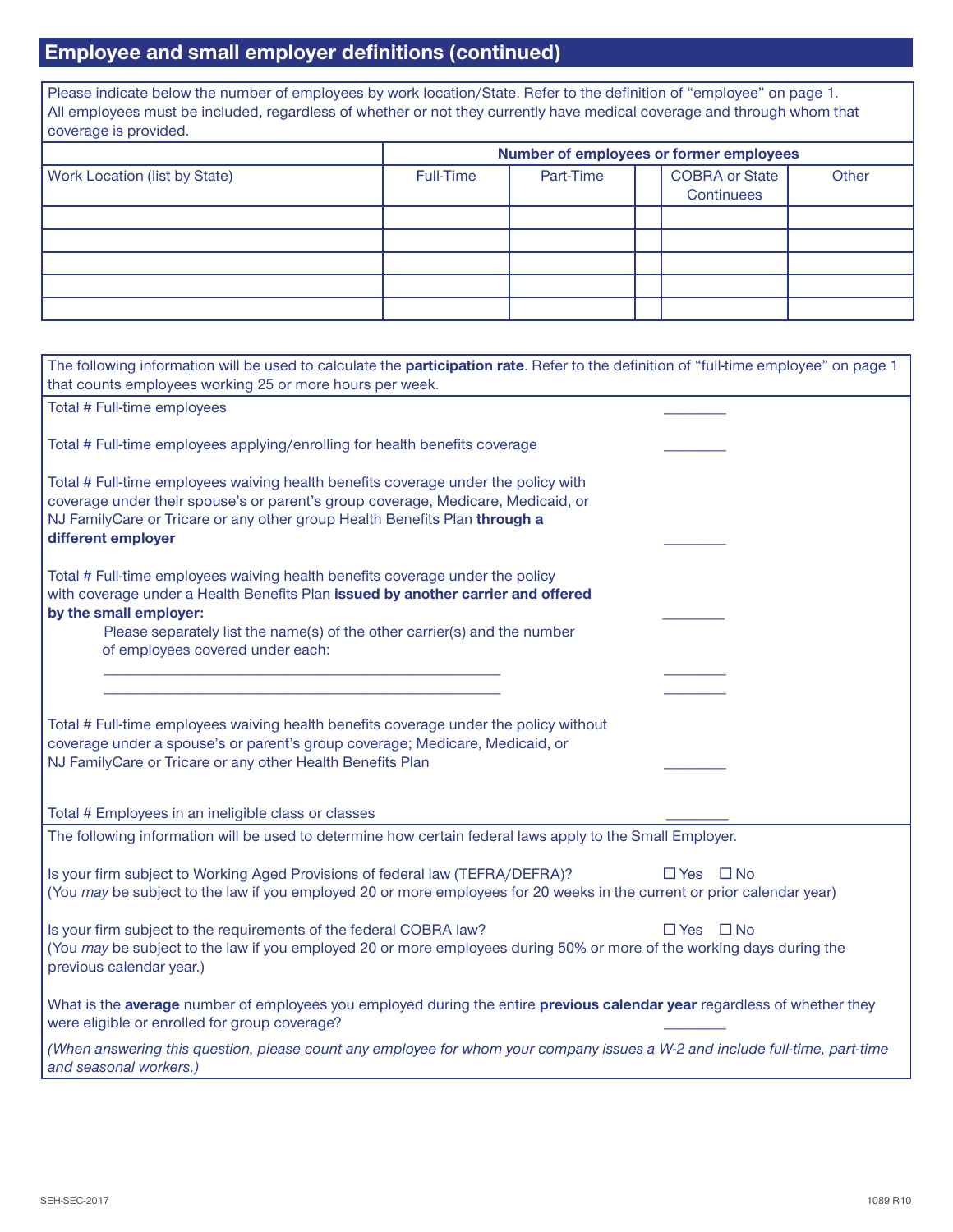## **Certification as a small employer in the state of New Jersey**

For a Group Health Benefits Plan

Please sign and date appropriate section indicating whether or not you meet the definition of a small employer.

| $\Box$     | I certify that I qualify as a Small Employer in the State of New Jersey                                                                                                                                                                                                                                                                                         |       |  |
|------------|-----------------------------------------------------------------------------------------------------------------------------------------------------------------------------------------------------------------------------------------------------------------------------------------------------------------------------------------------------------------|-------|--|
| <b>AND</b> |                                                                                                                                                                                                                                                                                                                                                                 |       |  |
| ∣□         | l certify that the information provided to Oxford is true and complete. I understand that if the above information is not complete<br>or is not provided to Oxford in a timely manner, then health benefits coverage does not have to be offered or continued. I<br>further understand that incomplete or untrue information may void health benefits coverage. |       |  |
|            | Signature of officer, partner or owner                                                                                                                                                                                                                                                                                                                          | Title |  |
|            | Print Name of officer, partner or proprietor                                                                                                                                                                                                                                                                                                                    | Date  |  |
|            | Signature of witness                                                                                                                                                                                                                                                                                                                                            | Date  |  |

| 10.<br>certify that I am NOT a Small Employer in the State of New Jersey as defined above. |              |
|--------------------------------------------------------------------------------------------|--------------|
| Signature of officer, partner or owner                                                     | <b>Title</b> |
| Print name of officer, partner or proprietor                                               | Date         |
| Signature of witness                                                                       | Date         |

**Any person who includes any false or misleading information on an application or enrollment form or certification for a health benefits plan is subject to criminal and civil penalties.**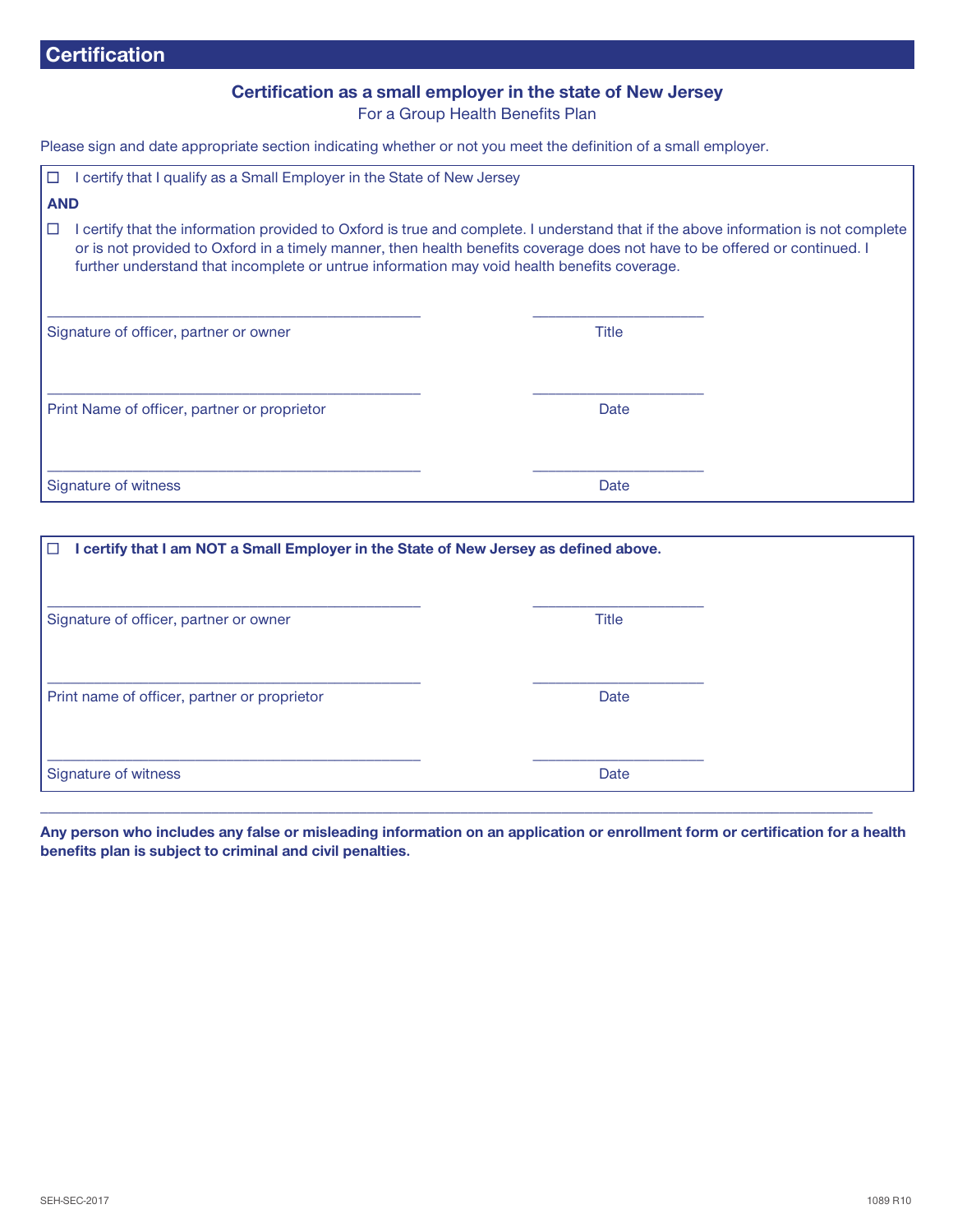## **Census information**

#### **Please include the following persons in the following list:**

- a. Employees, owners, partners, and officers who are actively working for the employer on a regular basis, and are paid by the employer on a regular basis, whether or not they are eligible to be covered under the policy.
- b. Employees, owners, partners, and officers who are not working, but who are currently covered under the employer's health benefits plan for reasons such as continuation of coverage or total disability.

#### **Please use the following letters to indicate status:**

- O: Owner, partner or officer
- F: Full-time employee who works 25 or more hours per week
- P: Part-time employee who works less than 25 hours per week
- T: Temporary employee
- S: Seasonal employee (employee works fewer than 120 days per year)
- D: Totally Disabled employee
- C: Continuee under state or federal law
- U: Employee participating in an employee welfare arrangement established pursuant to a collective bargaining agreement

| <b>Name</b>      | <b>Job Title</b> | Date of<br><b>Employment</b> | <b>Hours</b><br><b>Worked</b><br><b>Per Week</b> | <b>Status</b> | <b>Work</b><br>Location<br>(State) | <b>Date of Birth</b> |
|------------------|------------------|------------------------------|--------------------------------------------------|---------------|------------------------------------|----------------------|
| $\mathbf{1}$     |                  |                              |                                                  |               |                                    |                      |
| $\overline{2}$   |                  |                              |                                                  |               |                                    |                      |
| $\mathbf{3}$     |                  |                              |                                                  |               |                                    |                      |
| $\overline{4}$   |                  |                              |                                                  |               |                                    |                      |
| $\overline{5}$   |                  |                              |                                                  |               |                                    |                      |
| $6\phantom{a}$   |                  |                              |                                                  |               |                                    |                      |
| $\overline{7}$   |                  |                              |                                                  |               |                                    |                      |
| $\boldsymbol{8}$ |                  |                              |                                                  |               |                                    |                      |
| $\overline{9}$   |                  |                              |                                                  |               |                                    |                      |
| 10               |                  |                              |                                                  |               |                                    |                      |
| 11               |                  |                              |                                                  |               |                                    |                      |
| 12               |                  |                              |                                                  |               |                                    |                      |
| 13               |                  |                              |                                                  |               |                                    |                      |
| 14               |                  |                              |                                                  |               |                                    |                      |
| 15               |                  |                              |                                                  |               |                                    |                      |
| 16               |                  |                              |                                                  |               |                                    |                      |
| 17               |                  |                              |                                                  |               |                                    |                      |
| 18               |                  |                              |                                                  |               |                                    |                      |
| 19               |                  |                              |                                                  |               |                                    |                      |
| $20\,$           |                  |                              |                                                  |               |                                    |                      |
| 21               |                  |                              |                                                  |               |                                    |                      |
| 22               |                  |                              |                                                  |               |                                    |                      |
| 23               |                  |                              |                                                  |               |                                    |                      |
| 24               |                  |                              |                                                  |               |                                    |                      |

If additional space is needed, attach a separate sheet.